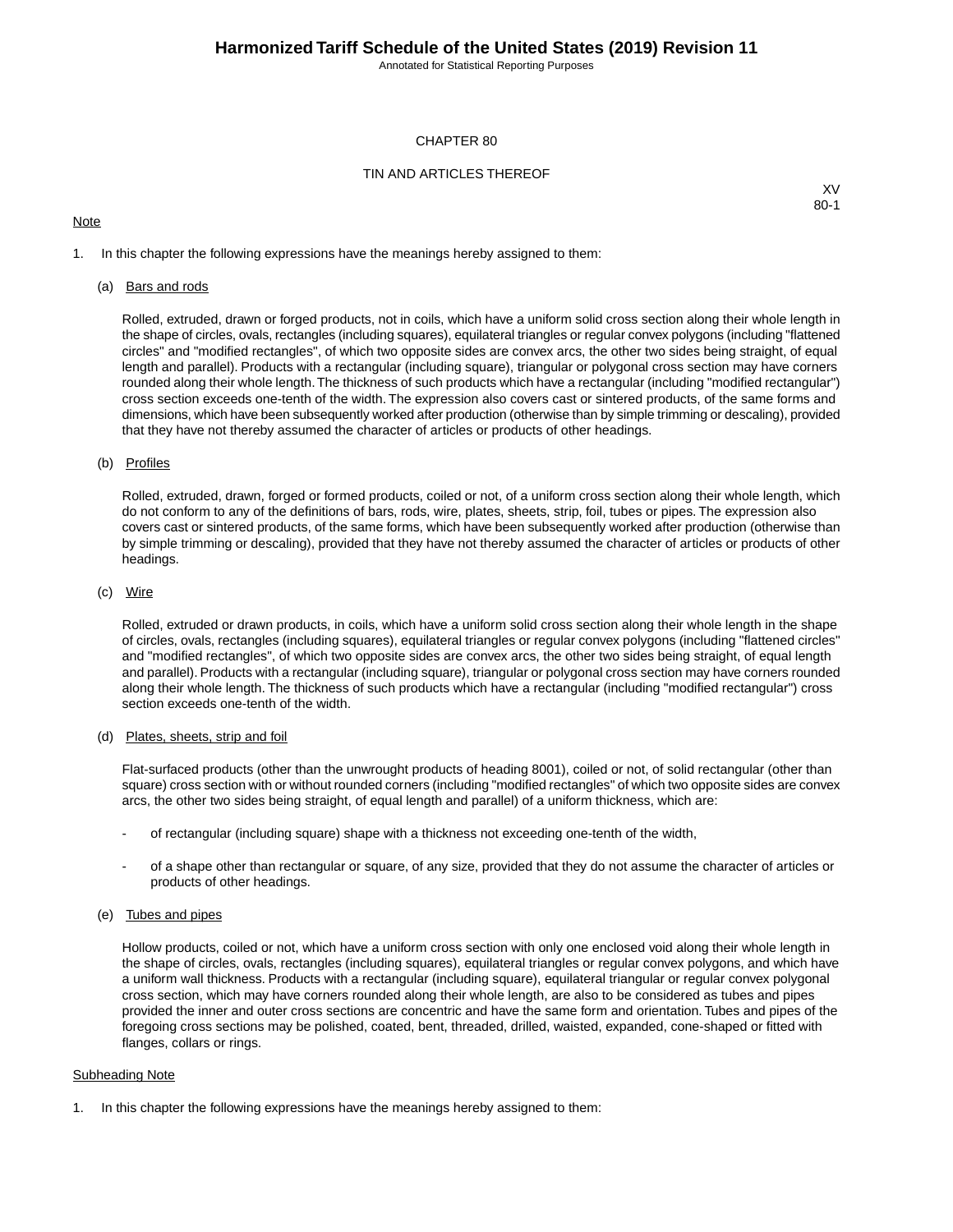Annotated for Statistical Reporting Purposes

Subheading Note (con.) XV 80-2

(a) Tin, not alloyed

Metal containing by weight at least 99 percent of tin, provided that the content by weight of any bismuth or copper is less than the limit specified in the following table:

| <b>TABLE - Other elements</b> |                             |  |  |  |  |
|-------------------------------|-----------------------------|--|--|--|--|
| Element                       | Limiting content percent by |  |  |  |  |
|                               | weight                      |  |  |  |  |
| <b>Bi Bismuth</b>             | 0.1                         |  |  |  |  |
| Cu Copper                     | 0.4                         |  |  |  |  |

# (b) Tin alloys

Metallic substances in which tin predominates by weight over each of the other elements, provided that:

- (i) The total content by weight of such other elements exceeds 1 percent; or
- (ii) The content by weight of either bismuth or copper is equal to or greater than the limit specified in the foregoing table.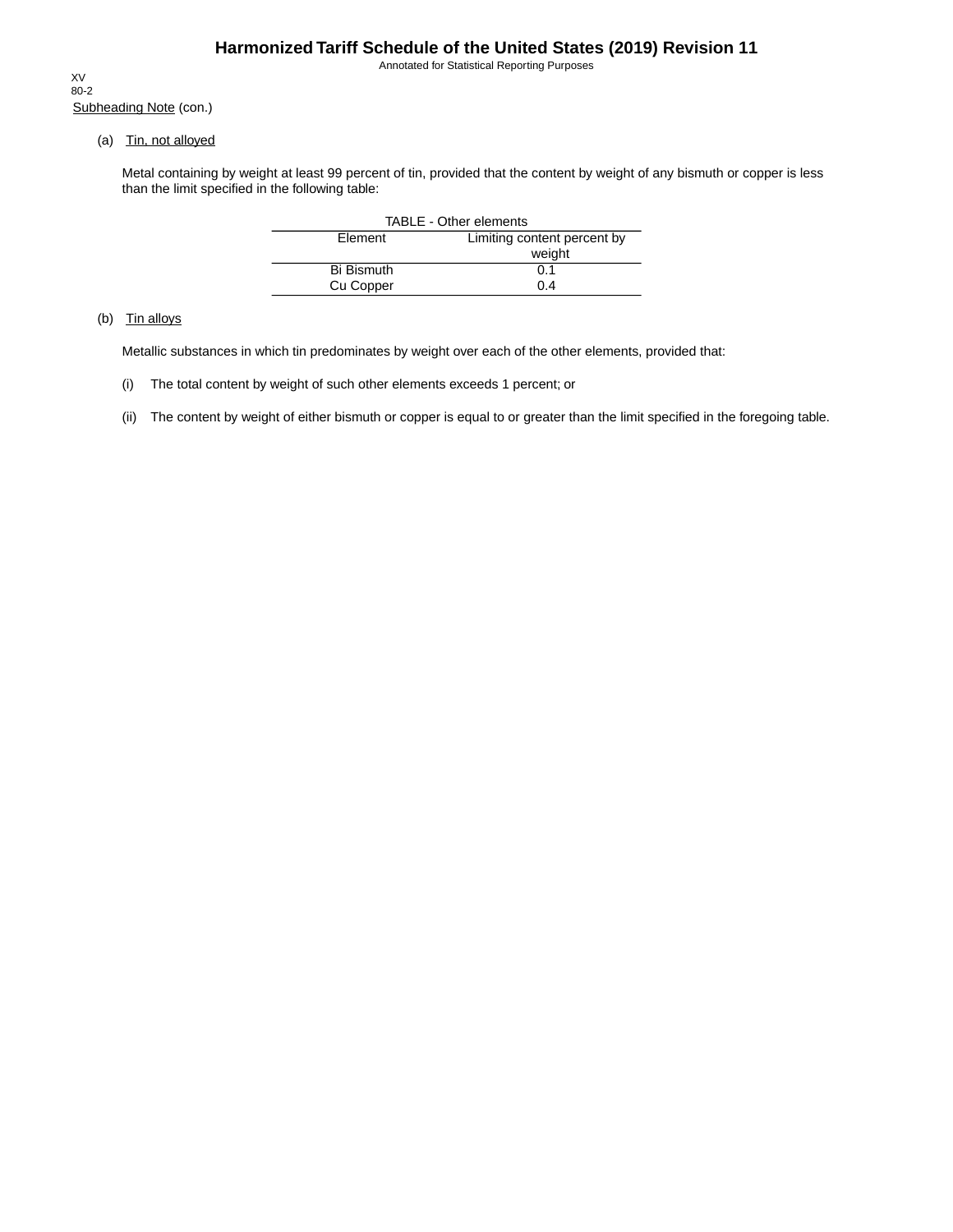# **Harmonized Tariff Schedule of the United States (2019) Revision 11**

Annotated for Statistical Reporting Purposes

| Heading/              | Stat.       |                                                                                                                                                                       | Unit           | Rates of Duty          |                                                                                          |                |
|-----------------------|-------------|-----------------------------------------------------------------------------------------------------------------------------------------------------------------------|----------------|------------------------|------------------------------------------------------------------------------------------|----------------|
| Subheading            | Suf-<br>fix | <b>Article Description</b>                                                                                                                                            | of<br>Quantity | General                | Special                                                                                  | $\overline{2}$ |
| 8001                  |             | Unwrought tin:                                                                                                                                                        |                |                        |                                                                                          |                |
| 8001.10.00 00         |             |                                                                                                                                                                       |                |                        |                                                                                          | Free           |
| 8001.20.00            | 10          | Containing, by weight, 5 percent or less of lead kg                                                                                                                   |                | Free                   |                                                                                          | Free           |
|                       | 50          | Containing, by weight, more than 5 percent but not                                                                                                                    |                |                        |                                                                                          |                |
|                       |             |                                                                                                                                                                       | kg             |                        |                                                                                          |                |
|                       |             |                                                                                                                                                                       | Pb kg          |                        |                                                                                          |                |
|                       | 90          | Containing, by weight, more than 25 percent of lead                                                                                                                   | . kg<br>Pb kg  |                        |                                                                                          |                |
|                       |             |                                                                                                                                                                       | kg Free        |                        |                                                                                          | Free           |
|                       |             |                                                                                                                                                                       |                |                        | Free (A, AU, BH,                                                                         | 45%            |
|                       |             |                                                                                                                                                                       |                |                        | CA, CL, CO, D, E,<br>IL, JO, KR, MA,<br>MX, OM, P, PA,<br>PE, SG)                        |                |
| 8007.00<br>8007.00.10 |             | Other articles of tin:<br>Articles not elsewhere specified or included of a type used<br>for household, table or kitchen use; toilet and sanitary                     |                |                        |                                                                                          |                |
|                       |             | wares; all the foregoing not coated or plated with precious                                                                                                           | .              | $2.1\%$ <sup>1/</sup>  | Free (A, AU, BH,                                                                         | 40%            |
|                       |             |                                                                                                                                                                       |                |                        | CA, CL, CO, D, E,<br>IL, JO, KR, MA,<br>MX, OM, P, PA,<br>PE, SG)                        |                |
|                       | 10          |                                                                                                                                                                       |                |                        |                                                                                          |                |
| 8007.00.20            | 50          |                                                                                                                                                                       | No.            |                        |                                                                                          |                |
|                       | 00          | Tin plates, sheets and strip, of a thickness exceeding                                                                                                                | kg 2.4%        |                        | Free (A, AU, BH,                                                                         | 45%            |
|                       |             |                                                                                                                                                                       |                |                        | CA, CL, CO, D, E,<br>IL, JO, KR, MA,<br>MX, OM, P, PA,<br>PE, SG)                        |                |
| 8007.00.31            | 00          | Tin foil (whether or not printed or backed with paper,<br>paperboard, plastics or similar backing materials), of a<br>thickness (excluding any backing) not exceeding |                |                        |                                                                                          |                |
|                       |             |                                                                                                                                                                       | kg             | 3%                     | Free (A, AU, BH,<br>CA, CL, CO, D, E,<br>IL, JO, KR, MA,<br>MX, OM, P, PA,<br>PE, SG)    | 35%            |
| 8007.00.32 00         |             |                                                                                                                                                                       | . kg           | .2.8%                  | Free (A, AU, BH,                                                                         | 45%            |
|                       |             |                                                                                                                                                                       |                |                        | CA, CL, CO, D, E,<br>IL, JO, KR, MA,<br>MX, OM, P, PA,<br>PE, SG)                        |                |
| 8007.00.40 00         |             | Tin tubes, pipes and tube or pipe fittings (for example,                                                                                                              | kg 2.4%        |                        | Free (A, AU, BH,                                                                         | 45%            |
|                       |             |                                                                                                                                                                       |                |                        | CA, CL, CO, D, E,<br>IL, JO, KR, MA,<br>MX, OM, P, PA,<br>PE, SG)                        |                |
| 8007.00.50 00         |             |                                                                                                                                                                       | . kg           | $-2.8\%$ <sup>1/</sup> | Free (A, AU, B, BH,<br>CA, CL, CO, D, E,<br>IL, JO, KR, MA,<br>MX, OM, P, PA,<br>PE, SG) | 45%            |
|                       |             |                                                                                                                                                                       |                |                        |                                                                                          |                |

XV 80-3